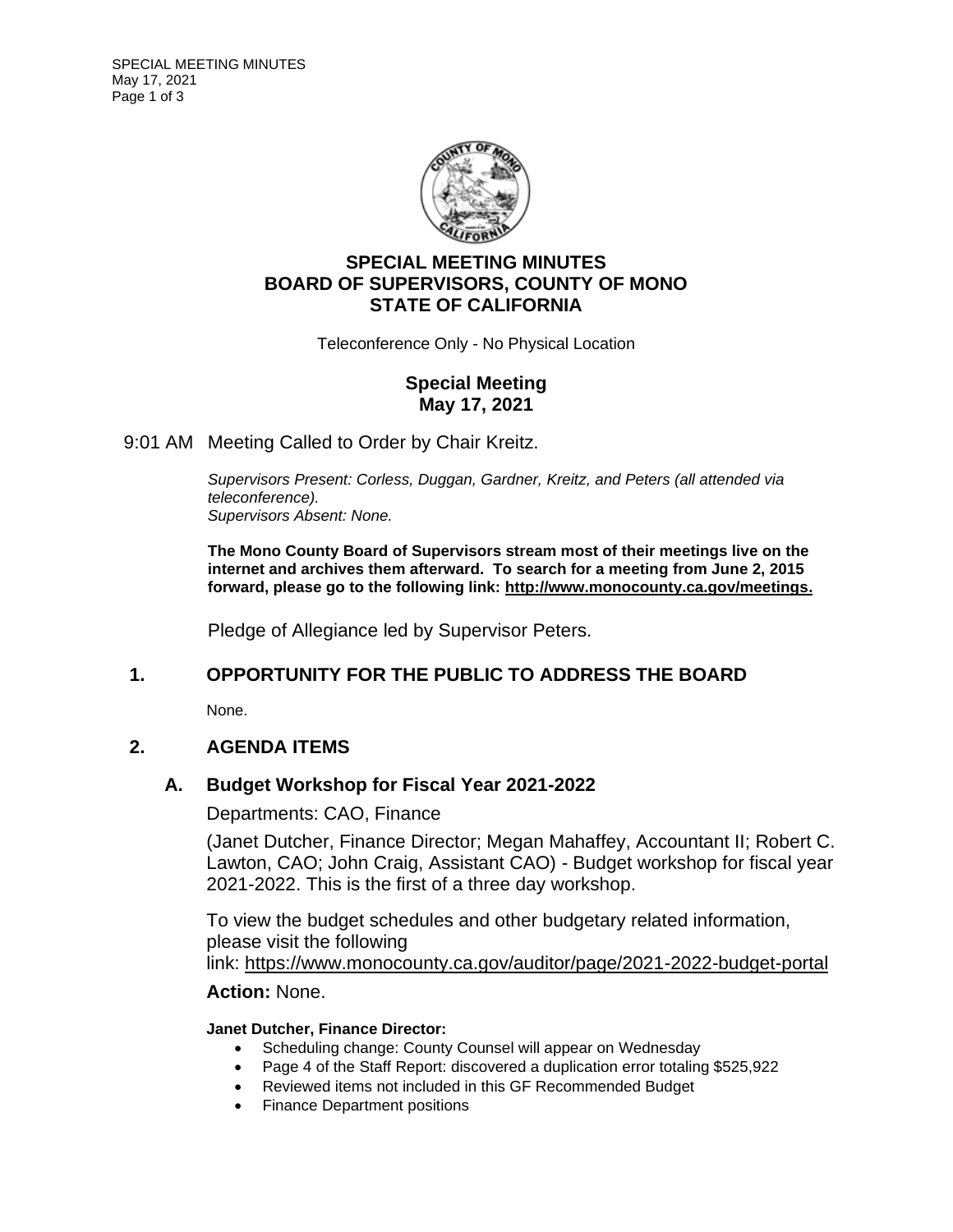SPECIAL MEETING MINUTES May 17, 2021 Page 2 of 3

- Copier Pool
- Debt Service Fund
- General Revenues
- Cannabis Tax Fund
- Economic Stabilization
- General Reserve
- Contingency
- Disaster Assistance

#### **Barry Beck, Assessor:**

- Vacant positions
- Scanning project
- Ormat appeals
- Tax roll and projections

#### **Wendy Sugimura, Community Development Director:**

- Community Development staff is at 100% capacity at this time
- Planning and Transportation
- Building Inspector
- Code Enforcement
- CASP budget error
- Creating additional capacity

*Break: 11:27 AM Reconvened: 11:51 AM*

#### **Nate Greenberg, IT Director:**

- Information Technology
- Radio Communications
- Radio Infrastructure Replacement Capital Projects Fund
- Tech Refresh
- Emergency Services
- Homeland Security Grant Program

#### **Shannon Kendall, Clerk-Recorder-Registrar:**

- Board of Supervisors
- Clerk Recorder
- Elections recall election, two elections in one fiscal year

*Break: 1:01 PM Reconvened: 1:22 PM*

#### **Kathy Peterson, Social Services Director:**

- Aid Programs
- General Relief
- County Children's Trust Fund
- WRAP Foster Care
- Workforce Investment Act
- 1991 Realignment
- 2011 Realignment
- Senior Program
- Public Guardian